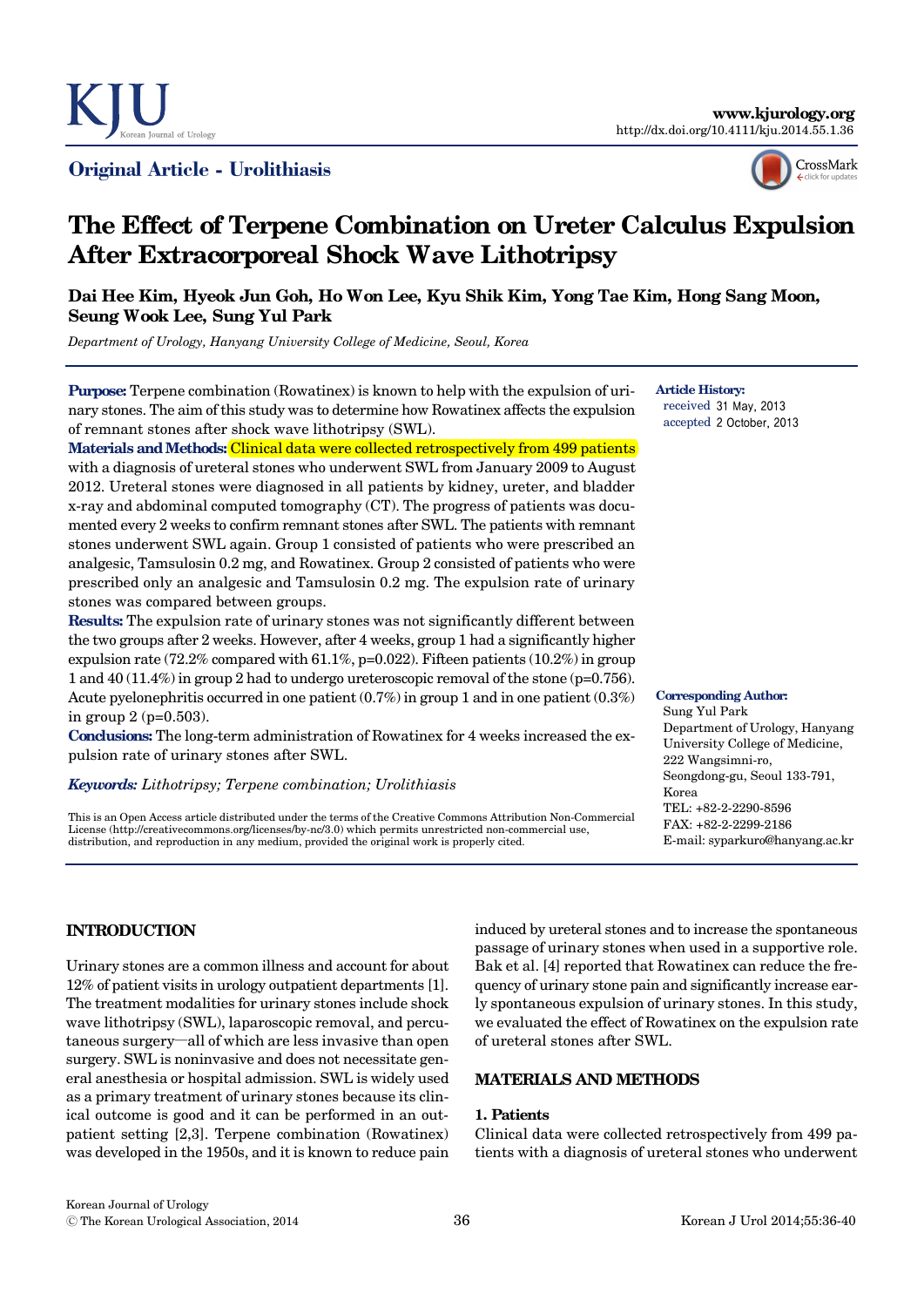| <b>TABLE 1.</b> Characteristics of the patients in the two groups |  |
|-------------------------------------------------------------------|--|
|-------------------------------------------------------------------|--|

| Characteristic               | Group $1^a$ (n=147) | Group $2^b$ (n=352) | p-value |
|------------------------------|---------------------|---------------------|---------|
| Age $(y)$                    | $48.32 \pm 14.14$   | $48.20 \pm 14.46$   | 0.933   |
| Sex (male: female)           | 106:41              | 234:118             | 0.247   |
| Stone size (mm)              | $7.49 \pm 3.11$     | $7.25 \pm 2.80$     | 0.317   |
| No. of stone location $(\%)$ |                     |                     | 0.425   |
| Upper ureter                 | 104(70.7)           | 230(65.3)           |         |
| Mid ureter                   | 6(4.1)              | 22(6.3)             |         |
| Lower ureter                 | 37(25.2)            | 100(28.4)           |         |

<sup>a</sup>:Taken nonsteroidal anti-inflammatory drugs (NSAIDs), Tamsulosin 0.2 mg and Rowatinex. <sup>b</sup>:Taken NSAIDs and Tamsulosin 0.2 mg.

SWL at a single center between January 2009 and August 2012. All patients had urinary stones larger than 4 mm in size. Patients with a nonfunctioning kidney, severe retractable pain, multiple urinary stones, severe hydronephrosis, a serum creatinine level greater than 2.5 mg/dL, a history of urinary tract surgery, ureteral stricture, or a ureteral stent or who were pregnant were excluded [5]. We also excluded patients who had remnant stones, but had not undergone a second SWL. All patients were instructed to consume plenty of water and to exercise. Patients with severe consistent pain and those who showed no change in stone size underwent ureteroscopic removal of stone (URS).

#### **2. Methods**

#### **1) Protocol**

The magnetic-type ASADAL-M1 (COMED, Seongnam, Korea) shock wave lithotripter was used. SWL was performed at a rate of 3,000 to 4,000 times per session. The power of the SWL was increased gradually from AC120V to AC170V and was controlled on the basis of the patient's status. All patients underwent SWL at their initial visit. The progress of the patients was documented 2 weeks after the initial SWL to confirm any remnant stones. Patients with remnant stones underwent SWL again. The patients were re-evaluated 4 weeks after the initial SWL. Tramadol 50 mg was administered intramuscularly to all patients for pain control. We subdivided the patients into two groups according to their prescription. Group 1 included patients who were prescribed an analgesic, Tamsulosin 0.2 mg, and Rowatinex; group 2 included patients who were prescribed an analgesic and Tamsulosin 0.2 mg but not Rowatinex. The patients were instructed to take one Rowatinex capsule three times a day.

#### **2) Data collection**

Ureteral stones were diagnosed by kidney, ureter, and bladder x-ray (KUB) and abdominal computed tomography (CT). The size of ureteral stones was calculated based on the major axis length on the abdominal CT image. All patients were instructed to look closely for expelled ureteral stones during urination. The patients were asked to document the date of expulsion of any stones and any adverse effects of the prescribed medications. Successful expulsion of ureteral stones was defined as the absence of ureteral stones on KUB or abdominal CT images.

We compared the age, sex, size and location of ureteral stones, number of SWL sessions, and treatment duration between the two groups. We re-evaluated the expulsion rate of ureteral stones every 2 weeks after the initial SWL.

#### **3. Statistical analysis**

PASW ver. 18.0 (SPSS Inc., Chicago, IL, USA) was used for the statistical analysis. A chi-square test and Student t-test were performed, and a p value of <0.05 was deemed significant.

#### **RESULTS**

Group 1 included 147 patients (106 men and 41 women). The mean age of group 1 was  $48.32 \pm 14.14$  years (18-80) years). A total of 352 patients (234 men and 118 women) were not prescribed Rowatinex (group 2). The mean age of group 2 was  $48.20 \pm 14.46$  years (19–84 years). The mean size of ureteral stones was 7.49±3.11 mm in group 1 and 7.25±2.80 mm in group 2 (p=0.317) (Table 1). In group 1, 104 patients (70.7%) had upper ureteral stones, 6 patients (4.1%) had mid ureteral stones, and 37 patients (25.2%) had lower ureteral stones. In group 2, 230 patients (65.3%) had upper ureteral stones, 22 patients (6.3%) had mid ureteral stones, and 100 patients (28.4%) had lower ureteral stones (p=0.425) (Table 1).

Two weeks after the initial SWL, expulsion of ureteral stones was observed in 55 patients (37.4%) in group 1 and in 125 patients (35.5%) in group 2 (p=0.684) (Fig. 1). A total of 319 patients without stone passage were re-evaluated at their third visit 4 weeks after the initial SWL. The age, sex, stone size, and stone location were not significantly different between the two groups (Table 2). The cumulative expulsion rate of ureteral stones in group 1 was higher than that in group  $2(72.2\%$  compared with  $61.1\%$ , p=0.022) (Fig. 1). The mean number of SWL sessions was 1.63±0.49 in group 1 and  $1.64\pm0.48$  in group 2 (p=0.645). The treatment duration, complications, and number of patients who underwent URS were not significantly different between the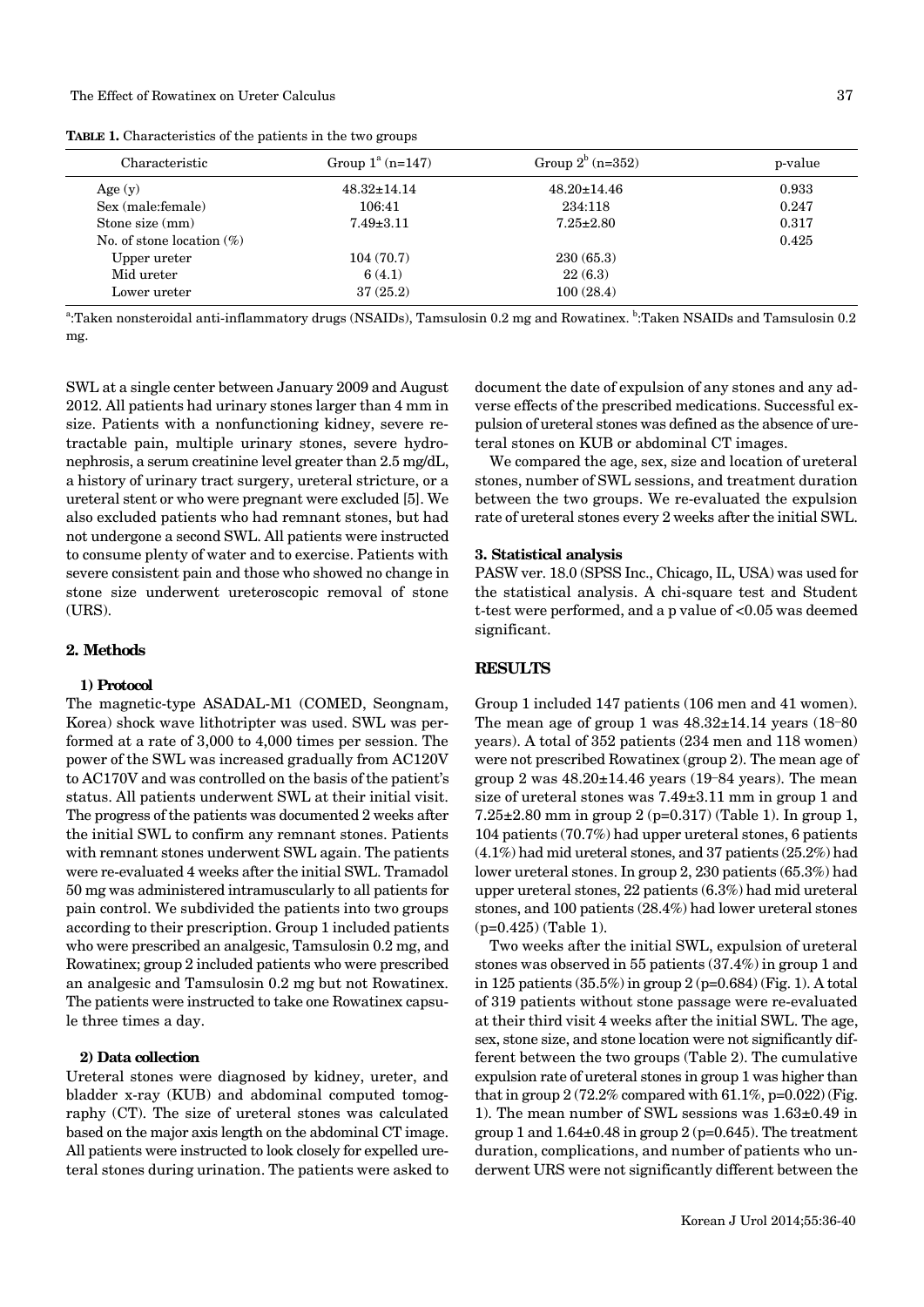two groups (Table 3). Adverse effects occurred after SWL in a total of 74 patients (14.8%): 23 patients (15.6%) in group 1 and 51 patients (14.5%) in group 2 (p=0.783). Five patients in group 1 and nine patients in group 2 experienced hematuria (p=0.422). Acute pyelonephritis occurred in one patient (0.7%) in group 1 and in one patient (0.3%) in group



**FIG. 1.** Comparison of expulsion rate (%). 2 weeks: Cumulative expulsion rate 2 weeks after first SWL, 4 weeks: Cumulative expulsion rate 4 weeks after first SWL. <sup>a</sup>:Taken NSAIDs, Tamsulosin 0.2 mg and Rowatinex. <sup>b</sup>:Taken NSAIDs and Tamsulosin 0.2 mg. NSAID, nonsteroidal anti-inflammatory drug; SWL, shock wave lithotripsy.

 $2(p=0.503)$ . Fifteen patients  $(10.2\%)$  in group 1 and 40 patients (11.4%) in group 2 had to undergo URS (p=0.756).

#### **DISCUSSION**

The treatment modalities for ureteral stones are determined based on the size, number, and location of the urinary stones in the urinary tract. Because of recent technological advances in surgical instruments, the treatment of ureteral stones has become more diversified. SWL, open surgery, and URS are widely being performed. Medical expulsive therapy can be applied when the size of the stones is small [6].

After Chaussy et al. [3] introduced SWL for the treatment of urinary stones in 1980, SWL has become the primary treatment modality for urinary stones. SWL is a noninvasive treatment of urinary stones. However, stone expulsion does not occur immediately after SWL; rather, the debris is released slowly for about 1 month. The remnant stones may cause obstruction, recurrent infection, or calculus regrowth [7].

Medical treatment has been proven to be effective at inhibiting stone growth and recurrence of urinary stones [8,9]. Previous studies have reported that Rowatinex can help with the removal of remnant stone after SWL [10]. Rowatinex is an essential oil of terpenic type that consists of pinene (3%), camphene (15%), borneol (10%), anethol (4%), and cineol (3%). Rowatinex is used for the treatment

**TABLE 2.** Characteristics of patients in the two groups at the second shock wave lithotripsy

| Characteristic               | Group $1^a$ (n=92) | Group $2^b$ (n=227) | p-value |
|------------------------------|--------------------|---------------------|---------|
| Age $(y)$                    | $49.16 \pm 13.98$  | $48.73 \pm 14.50$   | 0.805   |
| Sex (male: female)           | 65:27              | 153:74              | 0.598   |
| Stone size (mm)              | $6.15 \pm 3.02$    | $5.68 \pm 2.56$     | 0.195   |
| No. of stone location $(\%)$ |                    |                     | 0.232   |
| Upper ureter                 | 71(77.1)           | 167(73.6)           |         |
| Mid ureter                   | 2(2.2)             | 16(7.0)             |         |
| Lower ureter                 | 19(20.7)           | 44(19.4)            |         |

<sup>a</sup>:Taken nonsteroidal anti-inflammatory drugs (NSAIDs), Tamsulosin 0.2 mg and Rowatinex. <sup>b</sup>:Taken NSAIDs and Tamsulosin 0.2 mg.

**TABLE 3.** Comparison of therapeutic outcomes between the two groups

| Varible                                        | Group $1^a$ (n=147) | Group $2^b$ (n=352) | p-value |
|------------------------------------------------|---------------------|---------------------|---------|
| Cumulative expulsion rate 2 wk after first SWL | 55(37.4)            | 125(35.5)           | 0.684   |
| Cumulative expulsion rate 4 wk after first SWL | 104(72.2)           | 206(61.1)           | 0.022   |
| <b>Sessions</b>                                | $1.63 \pm 0.49$     | $1.64 \pm 0.48$     | 0.645   |
| Treatment duration (d)                         | $52.03 \pm 113.18$  | $43.67 \pm 104.77$  | 0.443   |
| Complications                                  | 23(15.6)            | 51(14.5)            | 0.783   |
| Conversion to URS <sup>c</sup>                 | 15(10.2)            | 40(11.4)            | 0.756   |

Values are presented as number (%) or mean±standard deviation.

SWL, shock wave lithotripsy.

<sup>a</sup>:Taken nonsteroidal anti-inflammatory drugs (NSAIDs), Tamsulosin 0.2 mg and Rowatinex. <sup>b</sup>:Taken NSAIDs and Tamsulosin 0.2 mg. "The number of patients who were performed ureteroscopic removal of stone (URS).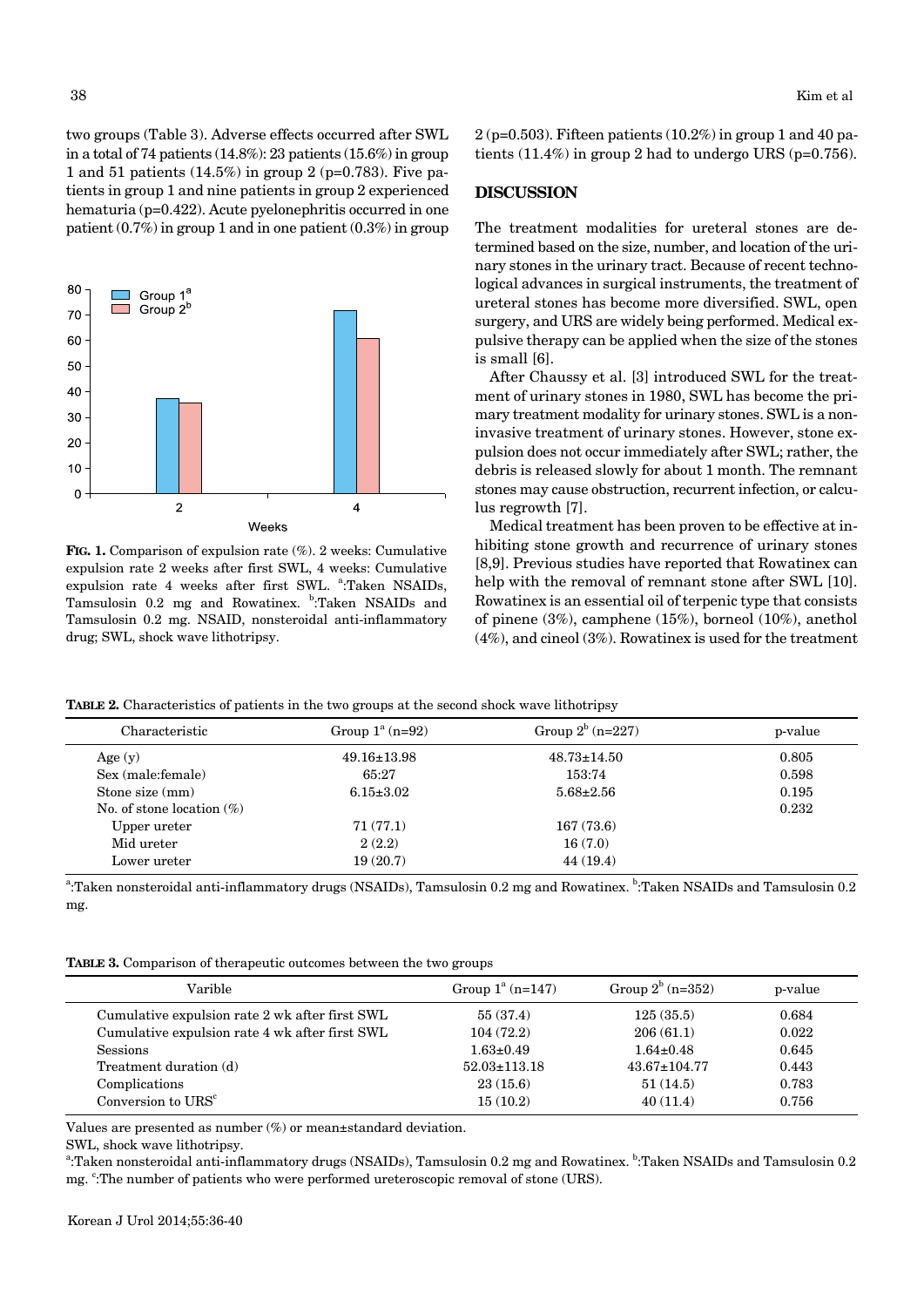of ureteral stones, kidney stones, renal colic, and other urologic conditions [11-13].

The exact mechanism of action of Rowatinex is not yet fully known. In preclinical experiments, it was confirmed that Rowatinex has antilithogenic, antibacterial, anti-inflammatory, spasmolytic, and analgesic properties [14, 15]. The antilithogenic property, which influences renal oxalate lithogenesis, is important because most urinary stones are composed of calcium oxalate aggregates. Inhibition of remnant stone formation originating after SWL might increase the long-term success rate of SWL [16]. In addition, Rowatinex has shown antibacterial effects against a variety of pathogens [10]. Rowatinex has anti-inflammatory and analgesic properties derived from cineole and anethole, which are important to patients who have urolithiasis with spasm, inflammation, pain, and infection [17,18]. According to Horvath [19], Rowatinex and its single terpenes—such as camphene, cineole, and borneol—have antispasmodic effects on smooth muscle preparations in animal models. Djaladat et al. [7] reported that Rowatinex increases urine excretion by increasing renal blood flow and has antispasmodic effects that may help with the expulsion of renal stone. Engelstein et al. [11], in their prospective, randomized, and double-blind study, showed that the expulsion rate of ureteral stones in the Rowatinex group was greater than that in the placebo group in 87 patients in the emergency room (81% compared with 59%). However, the number of subjects in that study was small, and the authors did not consider stone size and treatment duration. In a randomized trial conducted by Romics et al. [10], the expulsion rate of urinary stones was greater and the treatment duration was shorter in the Rowatiex group than in the placebo group; no significant differences in age, sex, or stone size were found between the two groups. The expulsion rate of urinary stones 2 weeks after the initial SWL was not significantly different between the two groups (37.4% compared with 35.5%, p=0.684). However, 4 weeks after the initial SWL, the cumulative expulsion rate of ureteral stones in group 1 was greater than that in group 2 (72.2% compared with 61.1%, p=0.022). This result indicates that Rowatiex was not effective at stone expulsion in the short term, but was effective over a treatment period of 4 weeks.

This finding may be explained by the properties of Rowatinex, which increases urine excretion and has an antispasmodic effect. The number of SWL sessions and the treatment duration were not significantly different between groups. The occurrence rate of complications after SWL was not significantly different between the two groups (Table 3).

Fifteen patients (10.2%) in group 1 and 40 patients (11.4%) in group 2 underwent URS because of consistent colicky pain or little effect of SWL (p=0.756) (Table 3). Acute pyelonephritis, which may have been induced by SWL, occurred in one patient (0.7%) from group 1 and in one patient (0.3%) from group 2 (p=0.503). Other adverse effects, such as diarrhea, nausea, and vomiting, were not observed.

This study is meaningful because it was a pilot study of the effects of Rowatinex on the expulsion of remnant urinary stone after SWL in Korea. This study had several limitations. First, SWL was not performed by a single operator and the observation period was only 4 weeks. Second, we were unable to routinely analyze the stone components expelled by patients with ureteral stones because it was difficult to retrieve them from the patients. Therefore, we could not determine the relationship between the stone component and the effect of Rowatinex. Third, we did not assess pain; therefore, we could not determine whether Rowatinex reduced colicky pain. Fourth, the analgesic and Tamsulosin prescribed with Rowatinex may have influenced the effects of Rowatinex. Last, the results of this study are based on a retrospective review. Thus, confounding factors and measurement bias were not able to be reduced as much as they could have been in a **prospective or** randomized study. Additional studies from multiple centers are thus warranted.

### **CONCLUSIONS**

Rowatinex was effective at increasing the expulsion rate of ureteral stones 4 weeks after the initial SWL. Rowatinex may increase the long-term success rate of SWL, especially when used for more than 4 weeks without significant adverse effects.

#### **CONFLICTS OF INTEREST**

The authors have nothing to disclose.

#### **REFERENCES**

- 1. Yilmaz E, Batislam E, Basar MM, Tuglu D, Ferhat M, Basar H. The comparison and efficacy of 3 different alpha1-adrenergic blockers for distal ureteral stones. J Urol 2005;173:2010-2.
- 2. Chung HS, Kim HK, Park CM. The varying success of ureteroscopic removal of stone (URS) in relation to the different locations and sizes of upper ureter stones. Korean J Urol 2005;46:920-4.
- 3. Chaussy C, Schmiedt E, Jocham D, Brendel W, Forssmann B, Walther V. First clinical experience with extracorporeally induced destruction of kidney stones by shock waves. 1981. J Urol 2002;167:1957-60.
- 4. Bak CW, Yoon SJ, Chung H. Effects of an alpha-blocker and terpene mixture for pain control and spontaneous expulsion of ureter stone. Korean J Urol 2007;48:517-21.
- 5. Kang DI, Cho WY, Kim TH, Chung JM, Park J, Yoon JH, et al. Effect of Tamsulosin 0.2 mg on the short-term treatment of urinary stones: multicenter, prospective, randomized study. Korean J Urol 2009;50:586-90.
- 6. Preminger GM, Tiselius HG, Assimos DG, Alken P, Buck C, Gallucci M, et al. 2007 Guideline for the management of ureteral calculi. J Urol 2007;178:2418-34.
- 7. Djaladat H, Mahouri K, Khalifeh Shooshtary F, Ahmadieh A. Effect of Rowatinex on calculus clearance after extracorporeal shock wave lithotripsy. Urol J 2009;6:9-13.
- 8. Tan YH, Wong M. How significant are clinically insignificant residual fragments following lithotripsy? Curr Opin Urol 2005;15: 127-31.